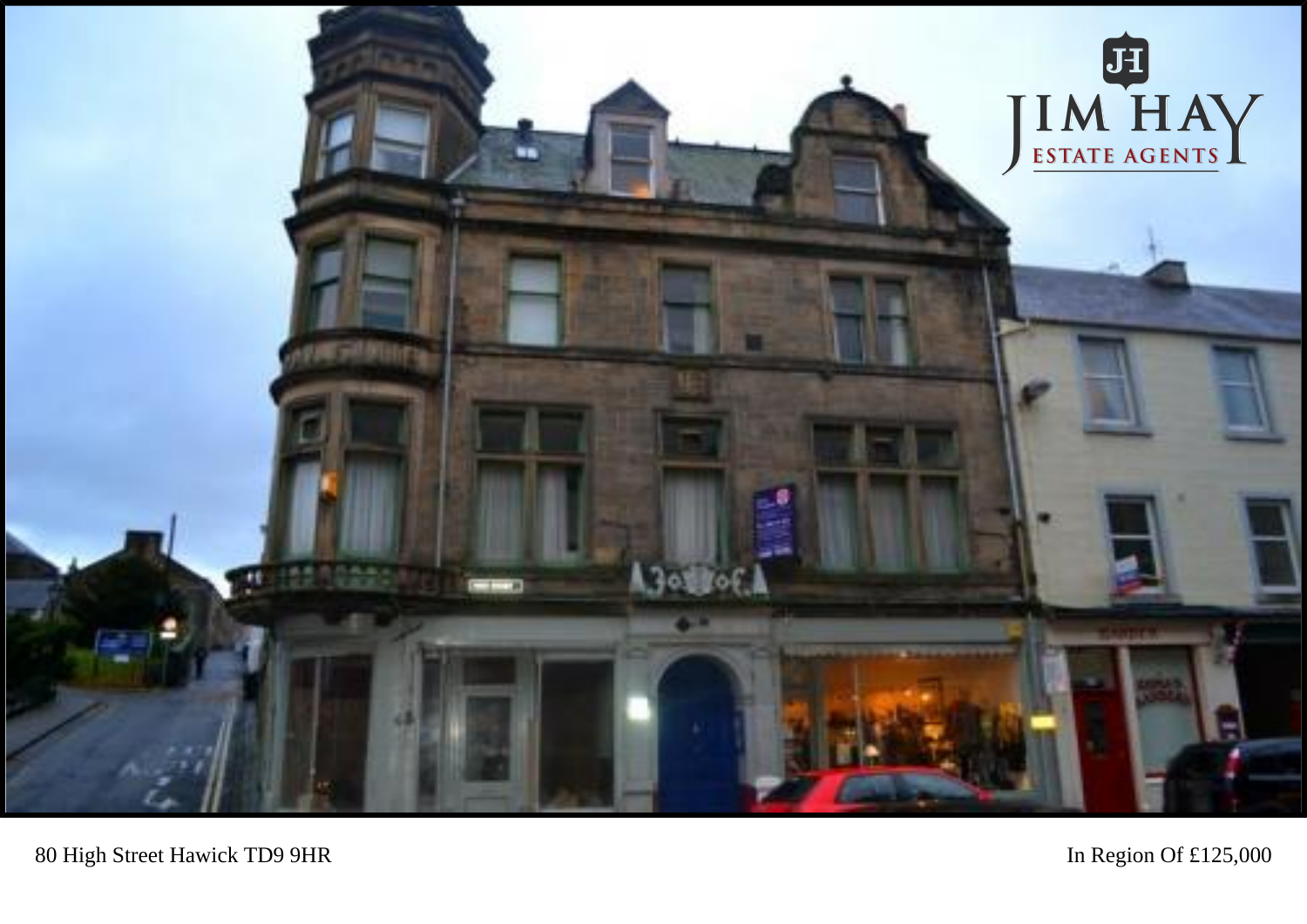## **80 High Street Hawick TD9 9HR**

The subjects occupy part of a three storey and attic corner building, dating back to 1994. A very imposing building with many original features including crenelated corner tower, pedimented curvilinear gables with scold consoles as well as other classic detailing.

Originally built as the towns Liberal Club and until recently continued to trade as a sports and social club.

The property is for sale and has considerable potential for a range of alternative uses. It has the advantage of full planning in principle for conversion into 8/10 2 bed self contained flats, subject to completion of a legal agreement.

With direct access from the public pavement the property comprises: First Floor: Landing, two bars, function suite, kitchen, office, ladies & gents WCs. Second Floor: Function Suite, Ladies & Gents WCs.

Services: Mains Water , Electricity, Gas & drainage. GCH.

Net Internal Floor Area Around 5,200 SQ FT

## **What we like about this property**

Excellent Development Opportunity- Joint Venture Considered



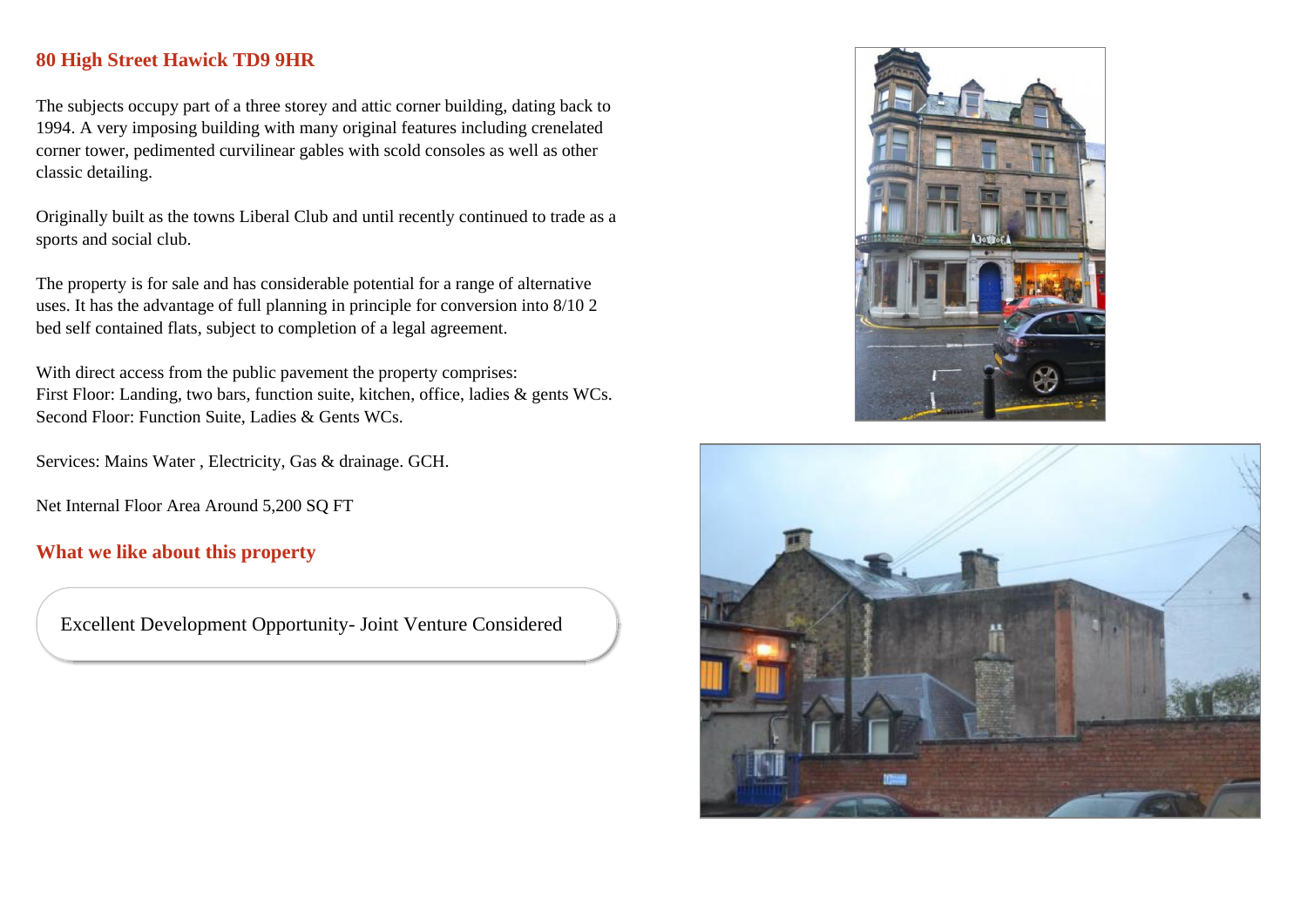